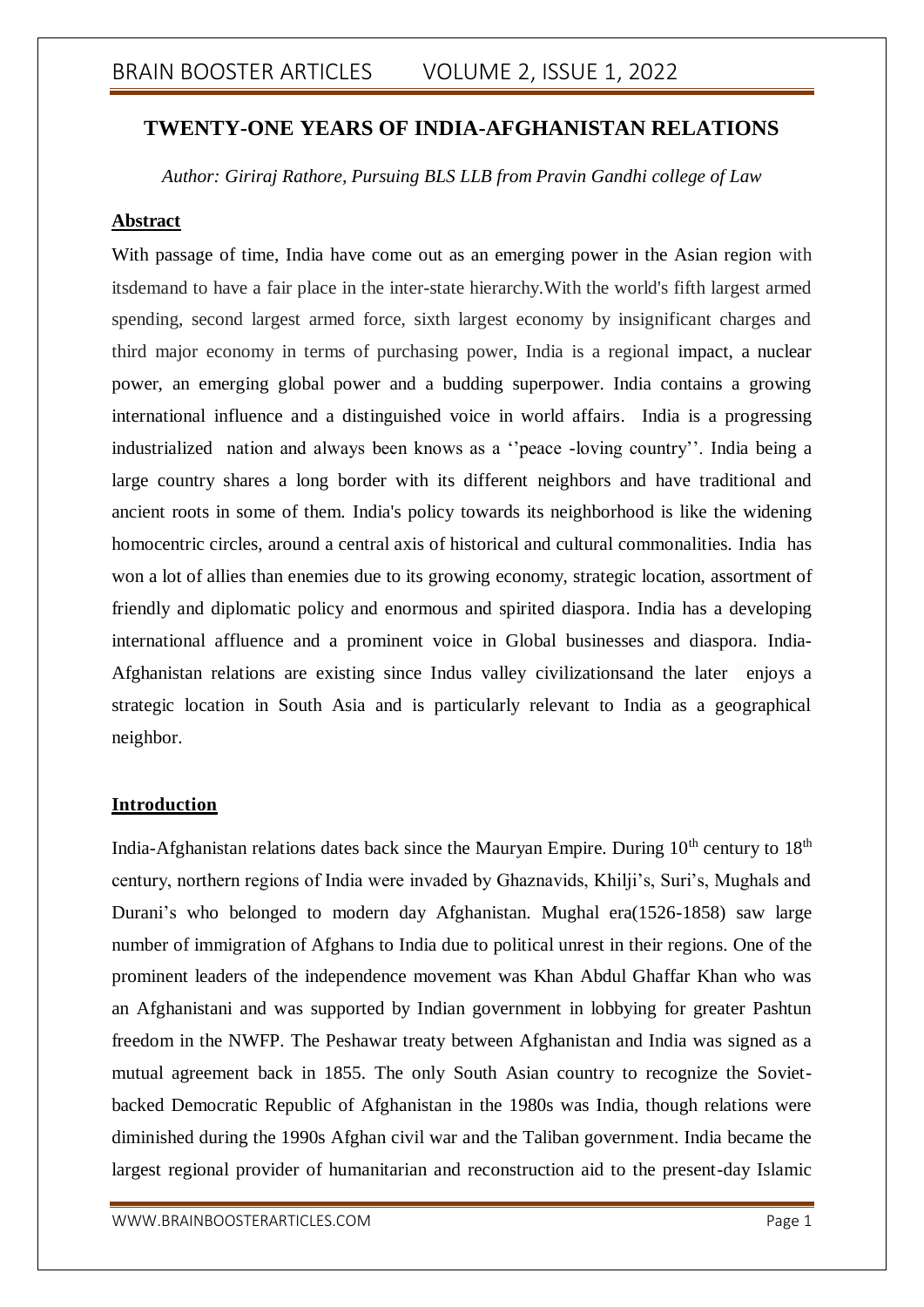Republic of Afghanistan by aiding in overthrowing Taliban. India has always shared cordial relations with Kabul after the independence of the Sub-Continent except for the Taliban regime. The incident of 9/11 provided an opportunity for the Indian administration to come physically to Afghanistan. Indiamade several efforts to justify its existence in Afghanistan to play a constructive part in the rehabilitation process.

#### **India Afghanistan Relations since 2001**

After the 9/11 attack in 2001, the US intervened militarily in the Afghanistan and removed the Taliban with a vow to support democracy and eliminate terrorism. During this US led invasion, providing intelligence and logistic support to the Allied forces as a part of the operation enduring freedom. The fall of Taliban's regime paved a way for India's diplomatic relations with the newly established civilian government and participated in relief and reconstruction efforts. By providing about \$650–750 million worth of humanitarian and economic aid to Afghanistan by India, it is the largest regional provider of aid for it. India's support and collaboration extends to rebuilding of air links, power plants and investing in health and education sectors as well as helping to train Afghan civil servants, diplomats and police. With such surge in relations with Afghanistan in terms of economic, strategy etc. it became an important epicenter hub for India. Afghanistan is a transit place for the energy resources coming from Iran and Turkmenistan to Pakistan, India, and even China.

India's investment in Afghanistan is more than \$3 billion and the countries' bilateral trade amounts to around \$1.5 billion. Afghanistan is the main route for India's large no of trade with commonwealth of Independent States nations in Central Asia , and India is among Afghanistan's top donors of foreign aid grants and being a least developed country and of SAARC, Afghanistan enjoys duty-free access to Indian market under the regulations of the South Asian Free Trade Area. In turn, it serves as an important market for Indian products, especially pharmaceutical products, tea, cement, and other construction materials.Zaranj-Delaram highway was built by BRO. The highway is a strategically important to New Delhi, as it gives an alternate access into the landlocked Afghanistan through Iran's Chabahar port. Another significant investment India always played a key role in the development of Afghanistan for its social and economic development which is crucial to its regional stability. In consonance with the Afghanistan National Development Strategy and the Afghan government, a partnership was made for all these projects.The four broad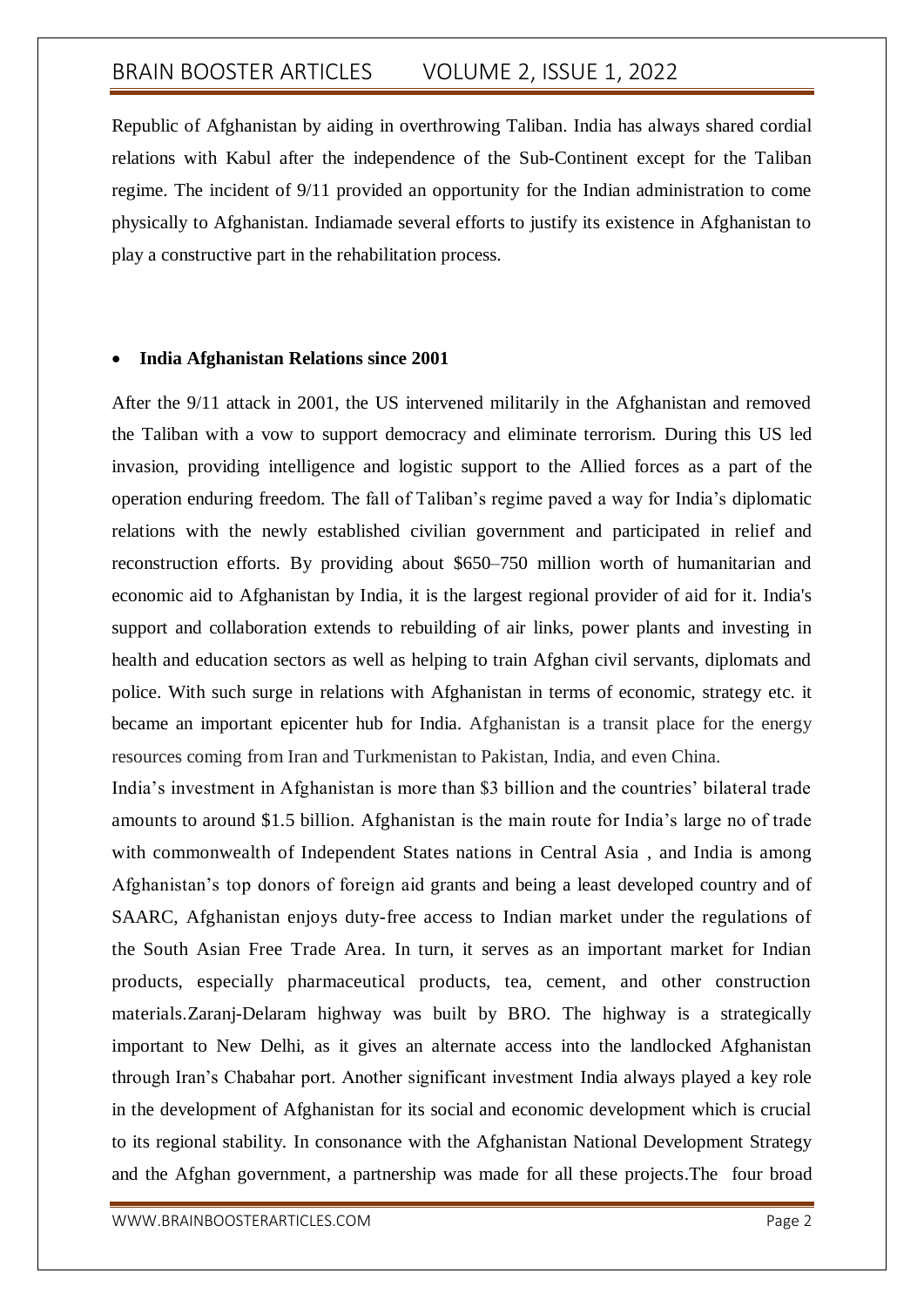area includes – infrastructure projects, humanitarian assistance, small and community-based development projects, and education and capacity development. The principal objective of India's development partnership is to assist Afghan capacity in indigenous building and institutions and to ensure that all the regions and sectors of Afghanistan reach development.India's proposal of SAARC membership to Afghanistan in 2005 was accepted and given to it in 2007, making it eighth country to have the membership. An agreementbetween Afghanistan and India was signed providing \$50 million to promote bilateral businesses, during Hamid Karzai's visit to India in April 2006. India's aid package to Afghanistan was raised \$150 million, to \$750 million during the same year. India seeks to expand its economic presence in Afghanistan to improve transport connectivity and economic collaboration with countries in Central and South Asia. India's some of the core investments are setting up Iron ore mines, a 6 MTPA steel plant (by SAIL—Steel Authority of India Limited), an 800 MW power plant, Hydro-electric power projects, transmission lines and roads . More than US\$100 million was invested by India in 2009 in the expansion of the Chabahar port in southeastern Iran for the transportation of transit Goods, alsoopening a new route for India, and the rest of the world, for trade with Central Asiawhich would offer a new transit route of Afghan products to India. The 2018 km was the rebuilding of 220 kV DC transmission line from Pul-e-Khumri to Kabul. The project was the joint venture of the Afghangovernment, ADB and the World Bank, with inputs from USAID and international energy firms.

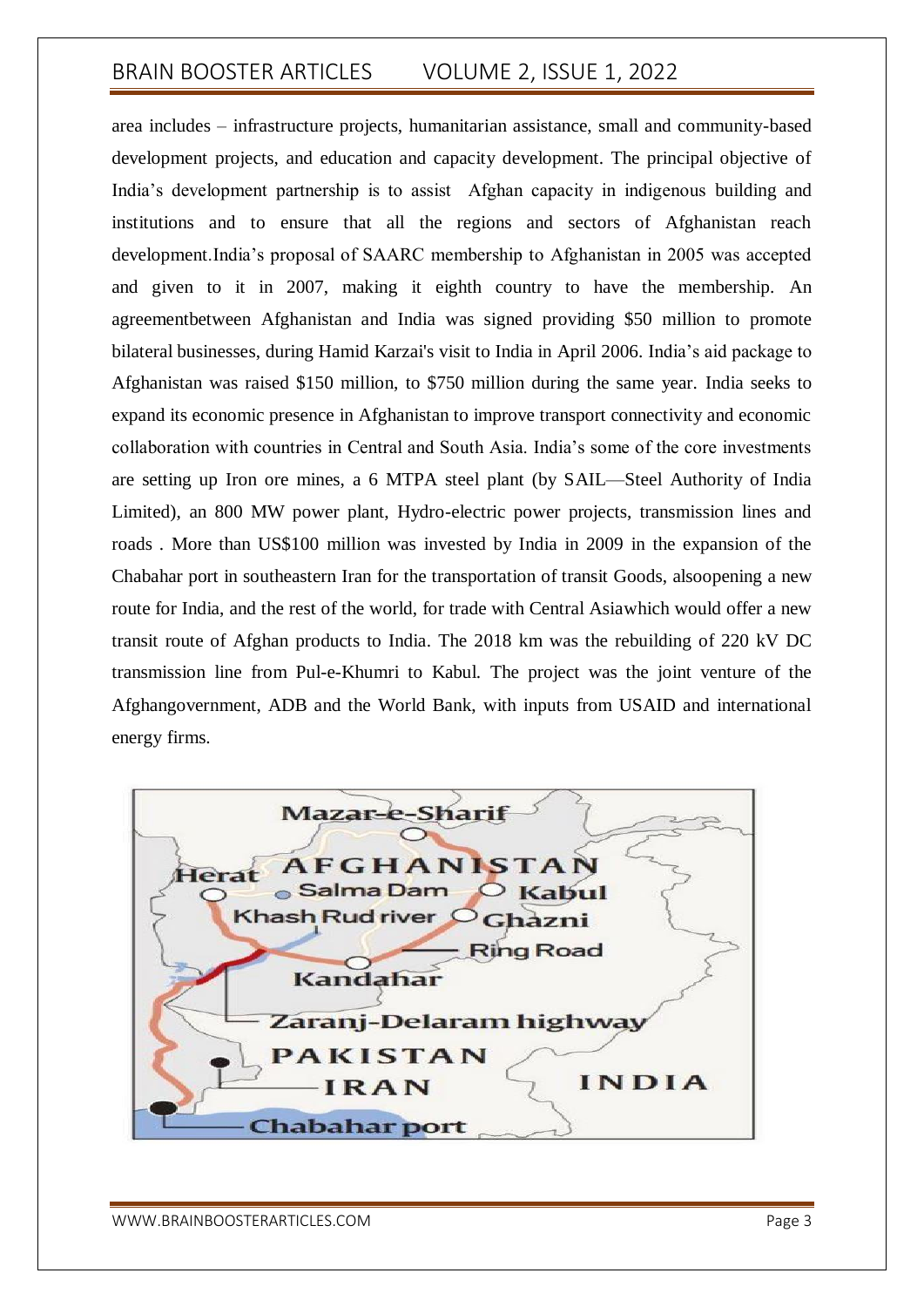

India also gifted the newly constructed Afghan parliament of \$90 million to Afghans in 2015. The Salal dam in the Herat province reconstructed by India in 2016 and it produces 42 MW of power in addition to providing irrigation for 75,000 hectares of farmland in the Chishti Sharif district. The Salma Dam was renamed as the Afghan-India Friendship Damby Afghan cabinet in a move to strengthen relations between the two countries.India has an interest in Afghanistan due to its strategic location and its significant regional connectivity. This is why Afghanistan is central to India's New silk road, which is designed to connect trade, transit, and energy in the Central Asian region to South Asia, and especially India. In terms of defense, India donated three Mi-25 attack helicopters in 2015. The Air Cargo Corridor inauguration in 2017 between Kabul-Delhi and Kandahar-Delhi has provided a fresh impetus to bilateral trade ensuring free movement of freight despite the barriers put in placedue to the denial of transit by Pakistan. Subsequently, the India-AfghanistanTrade and Investment Show was the platform to showcase trade andinvestment opportunities in Afghanistan which in turn brought forwardthe immense potential in the bilateral trade and furtherstrengthened the relations between India and Afghanistan in terms of commerce. The various ongoing project includes an agreement for the construction of the Shahtoot dam in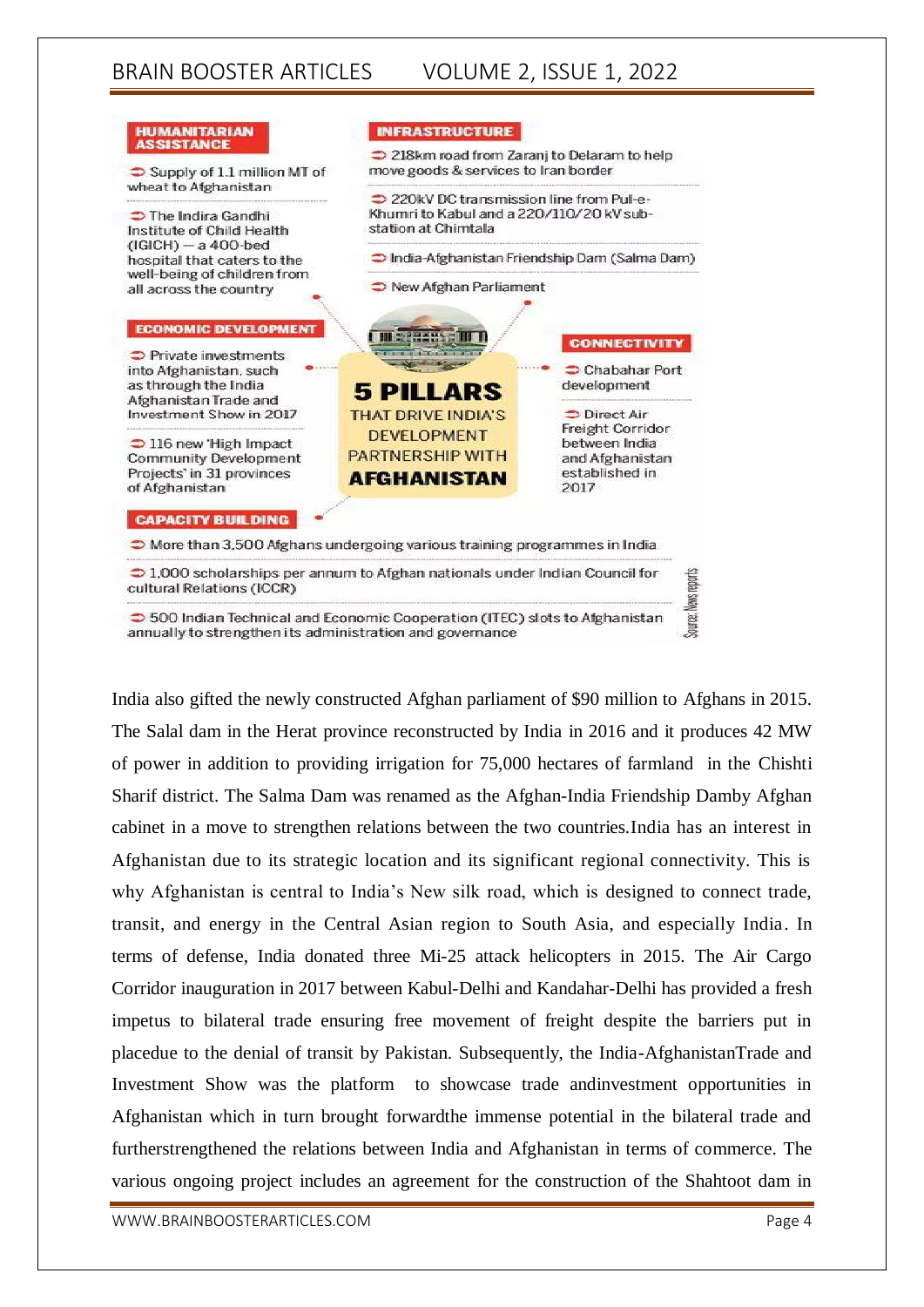Kabul district, which would provide safedrinking water to 2 million residents. Another investment was the India's pledge for \$1 million for another Aga khan heritage project.

#### **India-Afghan Relations after Taliban Takeover**

**WHAT IS AT STAKE?** 

**• The Zaranj-Delaram** Highway project. estimated to cost US\$134 million, is possibly the most important for both India and Afghanistan

● Power transmission lines from the Uzbek border to Kabul over the Hindu Kush mountains. The lines are operated by the multi-country, multi-agency North East Power System (NEPS)



Salma Dam, now called the Afghan-India Friendship Dam, on the Hari Rud that produces 42 MW of power and irrigates 75,000 hectares of land



One of the most important diplomatic challenges that India has been confronted with, in recent days is to deal with a Taliban ruled Afghanistan Government with devising viable policies . After the US and NATO military withdrawal from Afghanistan, India had joined the international community to back the democratically elected governments.In terms of dealing with the Taliban, even before the US invaded Afghanistan following the 9/11 attacks,India, Iran and Russia, in turn, have a history of working together with the Central Asian Republics. Repeated requests for India to resume its economic assistance programme amounting to around \$3.5 billion have been made . The assistance by India to Afghanistan involved the long-distance power transmission lines construction, construction of a dam and bridges, and the strategic road connecting Afghanistan to the Iranian port of Chabahar and now the investments are in the clouds of ambiguity. Political instability in Afghanistan is one of the biggest security threats to India.This time Taliban have inherited a functional state including a parliament building made by India and a large US military arsenal which is being shared with Pakistan. Afghanistan being a country geopolitically and strategically significant has the Central Asian Republics to the North, Pakistan to its East, and through Iran and Pakistan the Indian Ocean deeper south. One of the challenging ambiguities for India is that its stark rival Pakistan can use Afghanistanto organize attacks on Indian-controlled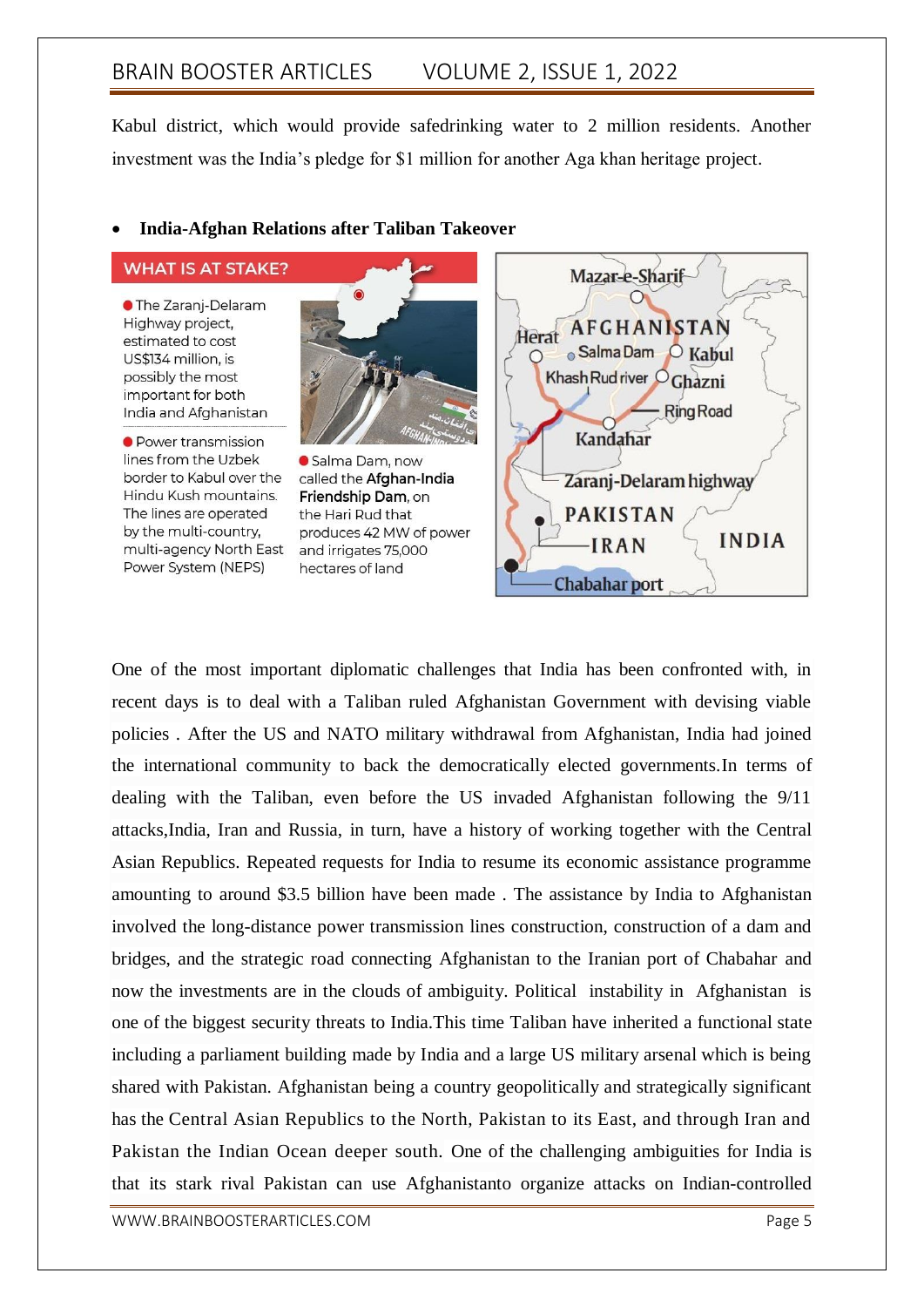Kashmir and other parts of the country by aiding terrorist groups. Gaining access to Central Asia by building a port and railway line through Iran and Afghanistan remains a longstanding pipe dream for India. Large deposits of oil and natural gas are found in Central Asia. The key to achieve India's strategic objectives is the presence of Afghanistan as an energy bridge to it.A favorable Afghanistan is a sine-qua-non for accessing Central Asia and Eurasia by India through the Chabahar, which bypasses Pakistan. To counterbalance Pakistan and China, Afghanistan is a vital tool. Pakistan is denied of the opportunity of positioning additional military capabilities along its borders with India when The Pakistan-Afghanistan border remains active.Facing these challenges, India will likely have less resolve and fewer resources to contribute to facing the China threat.

### **Delhi Declaration**

Delhi declaration on Afghanistan is a joint statement in which eight countries comprising India, Russia, Iran, Kazakhstan, Kyrgyzstan, Uzbekistan, Turkmenistan, and Tajikistan participated, discussed the evolving Afghan situation, especially the global ramifications following the Taliban's takeover.One of the consistent policies of the Delhi Declaration that India has been espousing for long towards is bringing peace and stability in Afghanistan. "Reiterated strong support for a peaceful, secure and stable Afghanistan is one of the important aspects of the Delhi declaration and also while emphasizing the respect for sovereignty, unity and territorial integrity and non-interference in its internal affairs''. This aspect needs to be highlighted in great detail because the trouble that Afghanistan is facing is largely due to the sinister move on the part of Pakistan and China to achieve their respective geopolitical objectives. While Afghanistan is an epicenter for Islamabad for securing "strategic depth" in Central Asia, for Beijing it is smooth operationalization of its OBOR project through Afghanistan and also capturing its rich mineral wealth. cooperation against the menace of radicalization, extremism, separatism and drug trafficking in the region are key objectives of the declaration. According to the UNODC Report 2021, "Afghanistan alone accounts for 85 per cent of the global total production" of opium. This report was published before the Taliban takeover of the power. But it is a wellknown fact that the narcotics trade is the most funding interest of Taliban. Taking advantage of the hostile situation, the Taliban also legitimize the narcotic trade, as it has in the past. In this context, the Central Asian countries, Russia, Iran and India are also the worst victims of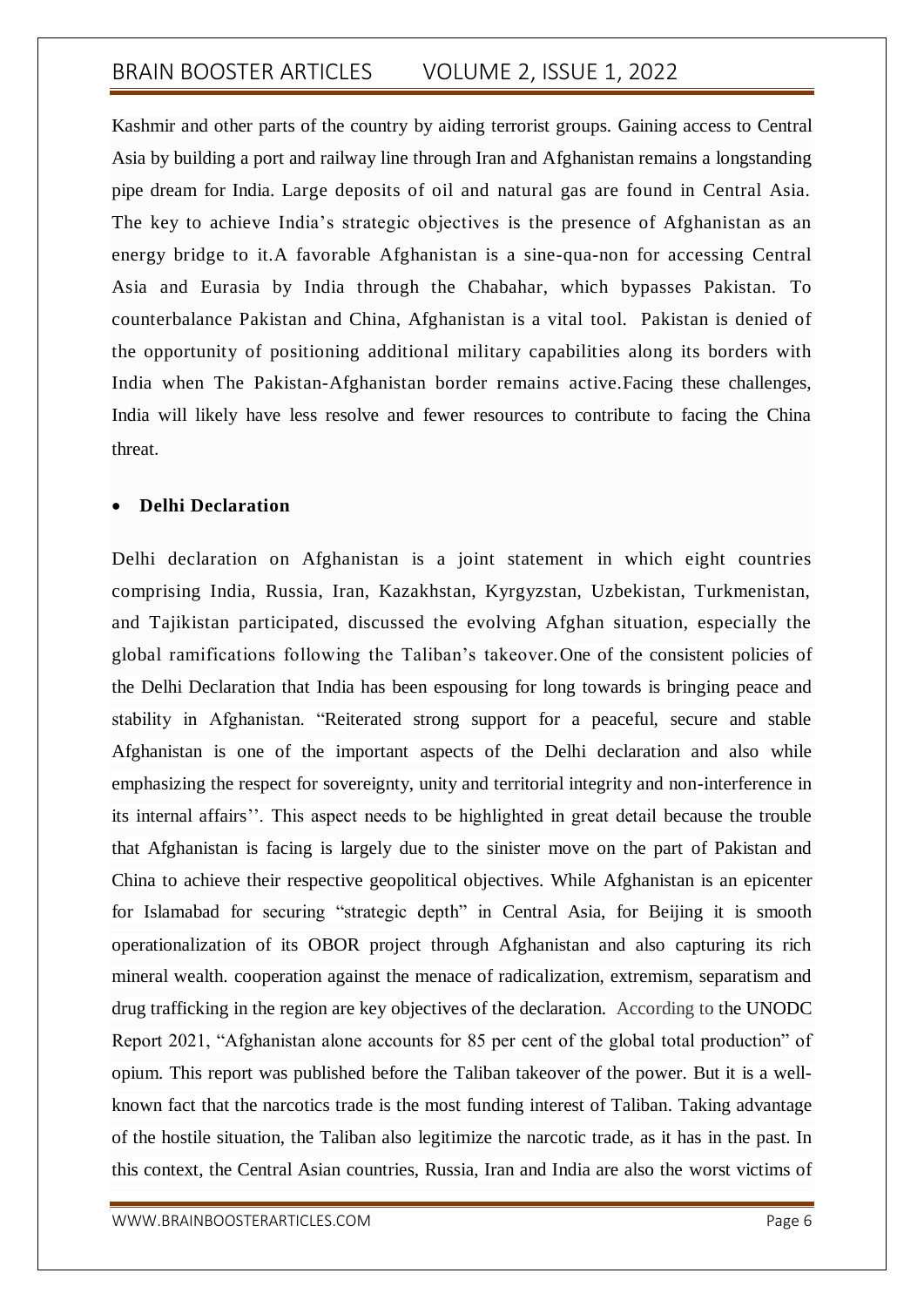narco-terror. The need for an "inclusive government" in Afghanistan by including all sections of the society and the the need for "ensuring that thefundamental rights of women, children and minority communities are not violated is one of the main emphases of Delhi Declaration.Similarly, the need for providing " humanitarian assistance" as mandated by the UN is also key point of the declaration .

### **Conclusion**

From the top of discussion, we tend to conclude that India's twenty year of healthy and cordial relations with Afghanistan are covered in midst of clouds of ambiguity. With a huge amount of investments in different sectors are now at the stake and will of Taliban regime.One of the threatening issues is constant security threats for India now. The civil and political rights of Afghan people are nearly diminished though the Taliban government is acting as a functional state but still certain section of society is deeply entrenched especially the rights of women. The sudden blow of Narco terrorism can affect badly the central Asian and south Asian regions. The road ahead lies full of difficulties and challenging situations for India on how it takes its stand in dealing with Taliban regime.

### **References**

### **Newspaper**

- The Hindu editorial, Undefined role on India-Afghanistan bilateral relations, The Hindu, Nov12,2021
- G Partsarthy, India's Afghan policy, a tricky affair, The Hindu, Dec15,2021
- Lt. Gen HS Panag, India backed the wrong horse in Afghanistan, and has gone into a strategic sulk now, The Print, 26 Aug,2021
- The Hindustan Times Editorial, Afghanistan-The path ahead, The Hindustan Times, Nov11,2021

### **Internet**

- Soft-Power, India's Strength in Afghanistan,www.civilsdaily.com
- Vikas Pandey, Afghanistan- The Taliban's victory will test India, and peace in south Asia, BBC news (18 Aug 2021,11:17 AM) https://www.bbc.com/news/world-asia-india-58240301